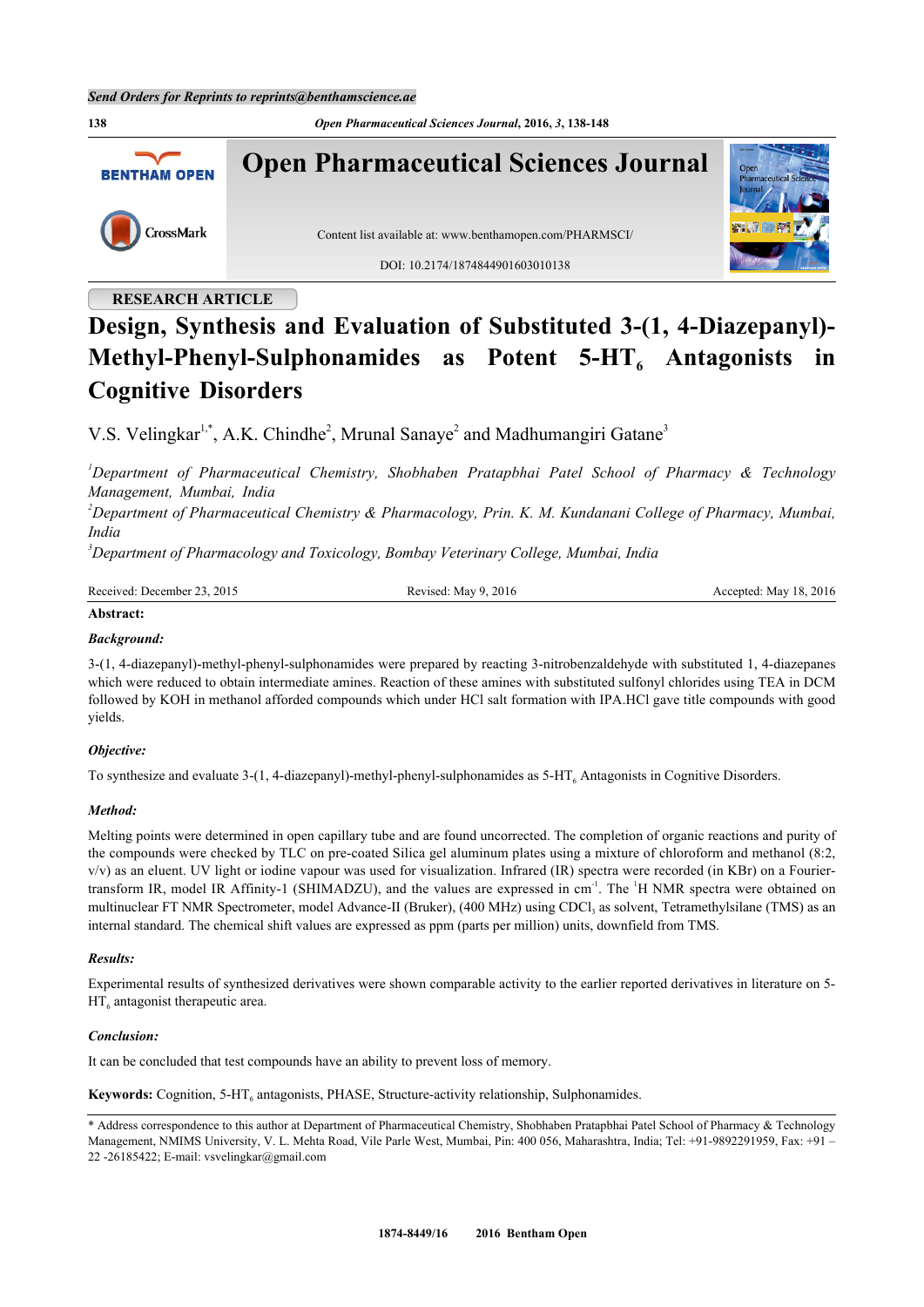## **INTRODUCTION**

5-Hydroxytryptamine 6 (5-HT<sub>6</sub>R) or serotonin receptor, the family member of G-protein coupled receptors (GPCRs) [\[1](#page-8-0), [2](#page-8-1)] is present in various regions of the brain and is associated with learning and memory. Blockade of their function increases acetylcholine and glutamate mediated neurotransmission and enhances the cognitive process, which amply demonstrates the therapeutic usefulness of this receptor for CNS mediated disorders such as schizophrenia, Alzheimer's disease, obesity and eating disorders [\[3](#page-8-2) - [14\]](#page-9-0).

Worldwide research efforts from several groups, have discovered several classes of serotonin  $5-HT_6$  receptor ligands [\[15](#page-9-1) - [18](#page-9-2)] with good affinity and selectivity. Lead molecules like SB-742457 for cognition, PRX-07034 for obesity and LY-483518 (SGS-518) for schizophrenia are in clinical studies and positive clinical study data has been reported [\[19](#page-9-3) - [23\]](#page-9-4).

## **MATERIALS AND METHODS**

#### **Designing of 3-(1, 4-Diazepanyl)-Methyl-Phenyl-Sulphonamides Using PHASE**

Many aryl sulphonamides as  $5-HT_6$  antagonist reported better affinity towards the receptor as per literature [[24\]](#page-9-5). The understanding of common structural features of these aryl sulphonamides responsible for affinity was helpful for designing of novel entities.

A set of reported variously substituted analogues as  $5-HT_6$  antagonist were selected for pharmacophore generation and atom-based 3D-QSAR analysis by using PHASE drug design software (Schrodinger, Inc). The study was carried out on Redhat Linux platform with processor of 2 GHz and memory 512 RAM. PHASE supports various ligand-based drug design approaches like pharmacophore perception, structure alignment, 3D-QSAR and database searching [[25](#page-9-6) - [27\]](#page-10-0). *In silico* receptor binding affinity (Ki) was predicted by 3D-QSAR model which was generated for the present dataset [\[25](#page-9-6)]. The PLS statistics for 3D-QSAR is shown in Table **[1](#page-1-0)**.

| <b>Training set</b> | <b>Test set</b>    |
|---------------------|--------------------|
| $m = 6$             | -                  |
| $n = 33$            | $n_r = 13$         |
| $R^2 = 0.98$        | $Q^2 = 0.67$       |
| $SD = 0.14$         | $RMSE = 0.38$      |
| $F = 281.50$        | Pearson-R = $0.83$ |
| $P = 2.28e-22$      |                    |

#### <span id="page-1-0"></span>**Table 1. Statistical values for 3D-QSAR model generated by PLS.**

m = number of PLS factors in the model; n = number of molecules in the training set;  $nT$  = number of molecules in test set;  $R^2$  = coefficient of determination;  $Q^2 = R^2$  for test set; SD = standard deviation of regression; RMSE = root-mean squared error; F = variance ratio; P = statistical significance; Pearson-R = Pearson correlation coefficient.

A novel 3D database was prepared with various novel substitutions on aryl sulphonamide scaffold by maintaining the required pharmacophoric features. The novel 3D database analogues overlaid onto the best pharmacophore hypothesis AAPR. The novel 3-(1, 4-diazepanyl)-methyl-phenyl-sulphonamide analogues were exhibited good alignment with the derived pharmacophore model. *In silico* binding affinities (Ki) in nM with the receptor were predicted which are shown in Table **[2](#page-1-1)**.

<span id="page-1-1"></span>**Table 2. 5-HT6R novel ligands** *in silico* **binding affinities (Ki) nM and fitness scores<sup>a</sup> .**



| Ligands         | R       | ${\bf D}^2$<br>ĸ | <b>Fitness</b> | Ki(nM) | Ligands         | R       | $\mathbf{D}^2$<br>n | <b>Fitness</b> | Ki(nM) |
|-----------------|---------|------------------|----------------|--------|-----------------|---------|---------------------|----------------|--------|
| 10a             | Ph      | Н                | 2.38           | 18.85  | 10 <sub>g</sub> | i-Pr    | H                   | 2.02           | 08.71  |
| 10 <sub>b</sub> | $4-FPh$ | H                | 2.41           | 20.34  | 10h             | Me      | H                   | 2.09           | 17.41  |
| 10c             | 4-Cl Ph | H                | 2.41           | 14.46  | 10i             | 4-Br Ph | H                   | 2.27           | 14.89  |
| 10d             | 4-Me Ph | H                | 2.41           | 10.00  | 10 <sub>i</sub> | $4-FPh$ | CH,                 | 2.10           | 24.73  |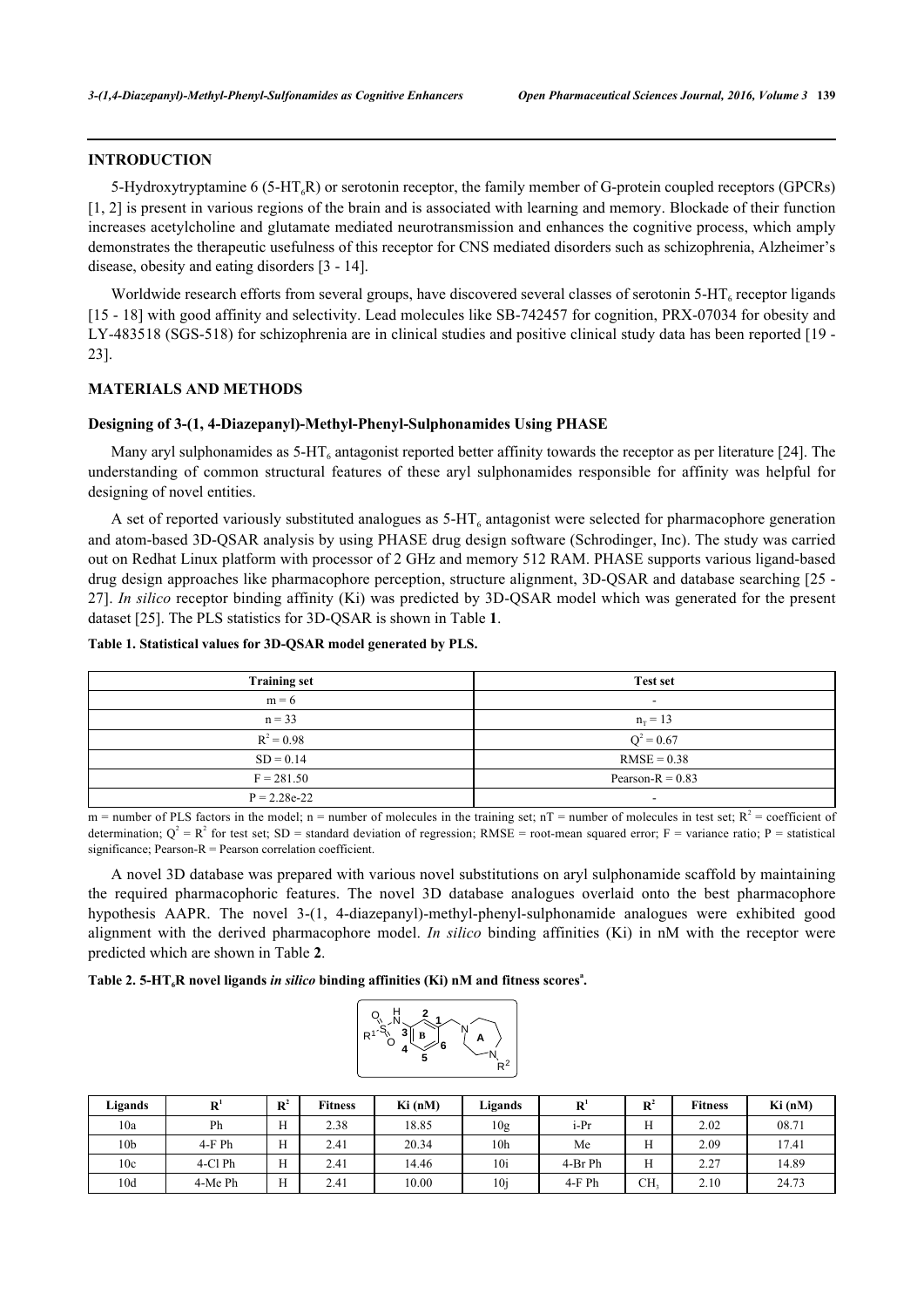*(Table 1) contd.....*

| Ligands         | m.           | $\mathbf{R}^2$ | <b>Titness</b> | Ki(nM) | $ -$<br>Ligands | n.<br>  | D.<br>A           | <b>Fitness</b> | Ki(nM) |
|-----------------|--------------|----------------|----------------|--------|-----------------|---------|-------------------|----------------|--------|
| 10 <sub>e</sub> | $4-OCH3 Ph$  | <b>TT</b><br>  | 2.04           | 08.06  | 10k             | 4-Cl Ph | CIT<br>◡ェェ        | 2.09           | 19.95  |
| 10f             | $\sim$<br>Ŀι | n<br>п         | 2.33           | 07.11  | 101             | 4-Me Ph | $\alpha$ t<br>◡ェェ | 2.10           | 17.65  |

a The Ki values were determined through ligand based pharmacophore model development *in silico* screening using PHASE-Schrodinger software. Ph  $=$  phenyl, i-Pr  $=$  isopropyl, Me  $=$  methyl, Et  $=$  ethyl.

It was hypothesized that a positively charged basic amine functionality, like the terminal nitrogen of cyclic diamine, is essential for binding to the receptor and the nitrogen attached directly to the aromatic ring presumably help to impart the appropriate orientation for binding to  $5-\text{HT}_6\text{R}$ . It was postulated that a basic amine function, like the terminal nitrogen of 1, 4-diazepane which is shown in Table **[2](#page-1-1)**, would be essential for binding to the receptor and the flexible methylene spacer which is attached directly to the aromatic ring presumably would help to impart the appropriate orientation for binding to  $5-HT_6$  receptor.

#### **ADMET** *In Silico* **Screening Using QikProp**

Various pharmaceutically relevant ADMET properties of novel 3-(1, 4-diazepanyl)-methyl-phenyl-sulphonamide analogues were predicted using QikProp-Schrodinger programme. The descriptor values were verified with the standard values which were reported in the literature are shown in Table **[3](#page-2-0)**. It was found that all the novel analogues showed significant values of the properties studied. All the compounds obey Lipinski's rule of 5 violations, Jorgensen's rule of three violations, good oral absorption and lipophilicity.

| Compound "10f" |         |                |          |                  |         |  |  |  |  |  |
|----------------|---------|----------------|----------|------------------|---------|--|--|--|--|--|
| #stars         | 0       | Accpt HB       | 8        | $#$ metab        |         |  |  |  |  |  |
| #rotor         |         | QP polrz       | 35.167   | QPlog Khsa       | $-0.18$ |  |  |  |  |  |
| <b>CNS</b>     |         | QPlogPoct      | 19.375   | Human Oral Abs.  |         |  |  |  |  |  |
| dipole         | 6.351   | QPlogPw        | 13.342   | % Human Oral Abs | 62.393  |  |  |  |  |  |
| <b>SASA</b>    | 562.431 | QPlogPo/w      | 0.977    | <b>PSA</b>       | 69.289  |  |  |  |  |  |
| <b>FOSA</b>    | 184.717 | <b>QPlogS</b>  | $-0.645$ | Rule Of Five     |         |  |  |  |  |  |
| <b>FISA</b>    | 119.045 | OPP Caco       | 45.793   | Rule Of Three    |         |  |  |  |  |  |
| Donor HB       | ◠       | <b>OPPMDCK</b> | 21.872   |                  |         |  |  |  |  |  |
| <b>WPSA</b>    | 0.967   | QPlog BB       | 0.057    |                  |         |  |  |  |  |  |

<span id="page-2-0"></span>**Table 3.** *In silico* **ADMET predictions of best novel hit "Compound 10f"<sup>b</sup> .**

b The ADMET values were determined through ligand based pharmacophore model development *in silico* screening using QikProp-Schrodinger software.

#### **Experimental**

All LR grade chemicals were used in the synthetic experiment. Melting points were determined in open capillary tube and were found uncorrected. The completion of reaction and purity of the compounds were checked by TLC on pre-coated silica gel aluminium plates using a mixture of chloroform and methanol (8:2, v/v) as an eluent. UV light or iodine vapours were used for visualization. Infrared (IR) spectra were recorded (in KBr) on a Fourier-transform IR, model IR Affinity-1 (SHIMADZU) and the values were expressed in cm<sup>-1</sup>. The <sup>1</sup>H NMR spectras were obtained on multinuclear FT NMR Spectrometer, model Advance-II (Bruker) (400 MHz) using CDCl<sub>3</sub> as solvent. Tetramethylsilane (TMS) was used as an internal standard. The chemical shift values were expressed as ppm (parts per million) units, downfield from TMS. The Multiplicity of the NMR signals were designated as singlet (s), doublet (d), triplet (t), quartet (q), and multiplet (m).

#### *Synthesis of 3-(1, 4-Diazepanyl)-Methyl-Phenyl-Sulphonamides*

<span id="page-2-1"></span>Synthesis of the proposed compounds was achieved as shown in Scheme **[1](#page-2-1)**. In general, 3-(1, 4-diazepanyl)-methylphenyl-sulphonamides **(10***a***-10***l***)** were prepared by reacting 3-nitrobenzaldehyde (**1)** with substituted 1, 4-diazepane **(2**, **5)**. Compounds **(3, 6)** were reduced with Iron powder-ammonium chloride or Iron powder-ammonium formate to obtain intermediate amines **(4, 7)**. Reaction of these amines with appropriately substituted sulfonyl chlorides using TEA in DCM which was followed by KOH in methanol conditions afforded compounds **(8, 9)**. *In situ* deprotection and HCl salt formation of compounds **(8, 9)** with IPA.HCl were given compounds **(10***a***-10***l***)** with good yields.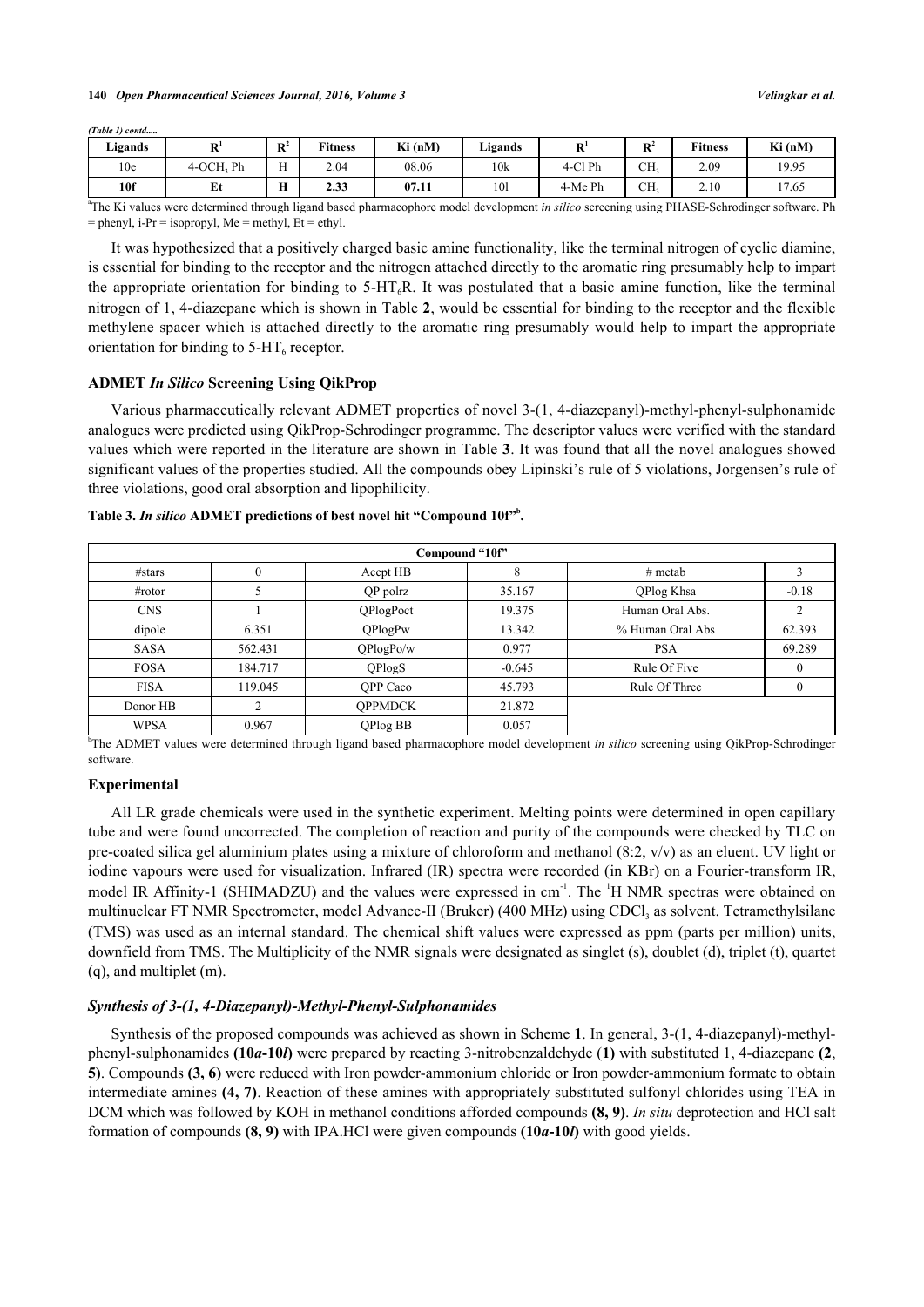

Scheme (1). Synthesis of 3-(1, 4-diazepanyl)-methyl-phenyl-sulphonamide derivatives.

The compounds were evaluated for their binding affinity (Ki) nM on  $5-\text{HT}_6\text{R}$  through ligand based pharmacophore model development *in silico* screening using **AAPR.10** developed pharmacophore model by PHASE-Schrodinger software. The Ki values and fitness scores of 3-(1, 4-diazepanyl)-methyl-phenyl-sulphonamides which were obtained from *in silico* screening of 5-HT6R are shown in Table**2**. During ADMET properties prediction by QikProp-Schrodinger software, it was found that the entire novel designed derivatives were shown significant values of the ADMET properties studied. All the compounds were obeyed Lipinski's rule of 5 violations, Jorgensen's rule of 3 violations, good oral absorption and lipophilicity. ADMET predictions of best novel hit "Compound **10f**" is given in Table **[3](#page-2-0)**.

# *N-(3-((1, 4-diazepan-1-yl) methyl) phenyl) benzenesulfonamide hydrochloride (10a)*

Molecular Formula: C<sub>18</sub>H<sub>23</sub>N<sub>3</sub>O<sub>2</sub>S; Molecular Weight: 345.46; Yield: 0.033 g. IR (KBr) *v*: 3344, 2981, 1593, 1481, 1338, 1087, 879, 690, 582 cm<sup>-1</sup>.

# *N-(3-((1, 4-diazepan-1-yl) methyl) phenyl)-4-fluoro benzenesulfonamide hydrochloride (10b)*

Molecular Formula: C<sub>18</sub>H<sub>22</sub>FN<sub>3</sub>O<sub>2</sub>S; Molecular Weight: 363.45; Yield: 0.016 g. IR (KBr) *v*: 3383, 2960, 2665, 1591, 1151, 1089, 837, 696, 663 cm<sup>-1</sup>; MS (70 eV)  $m/z$  %: 364 (M+H)<sup>+</sup>.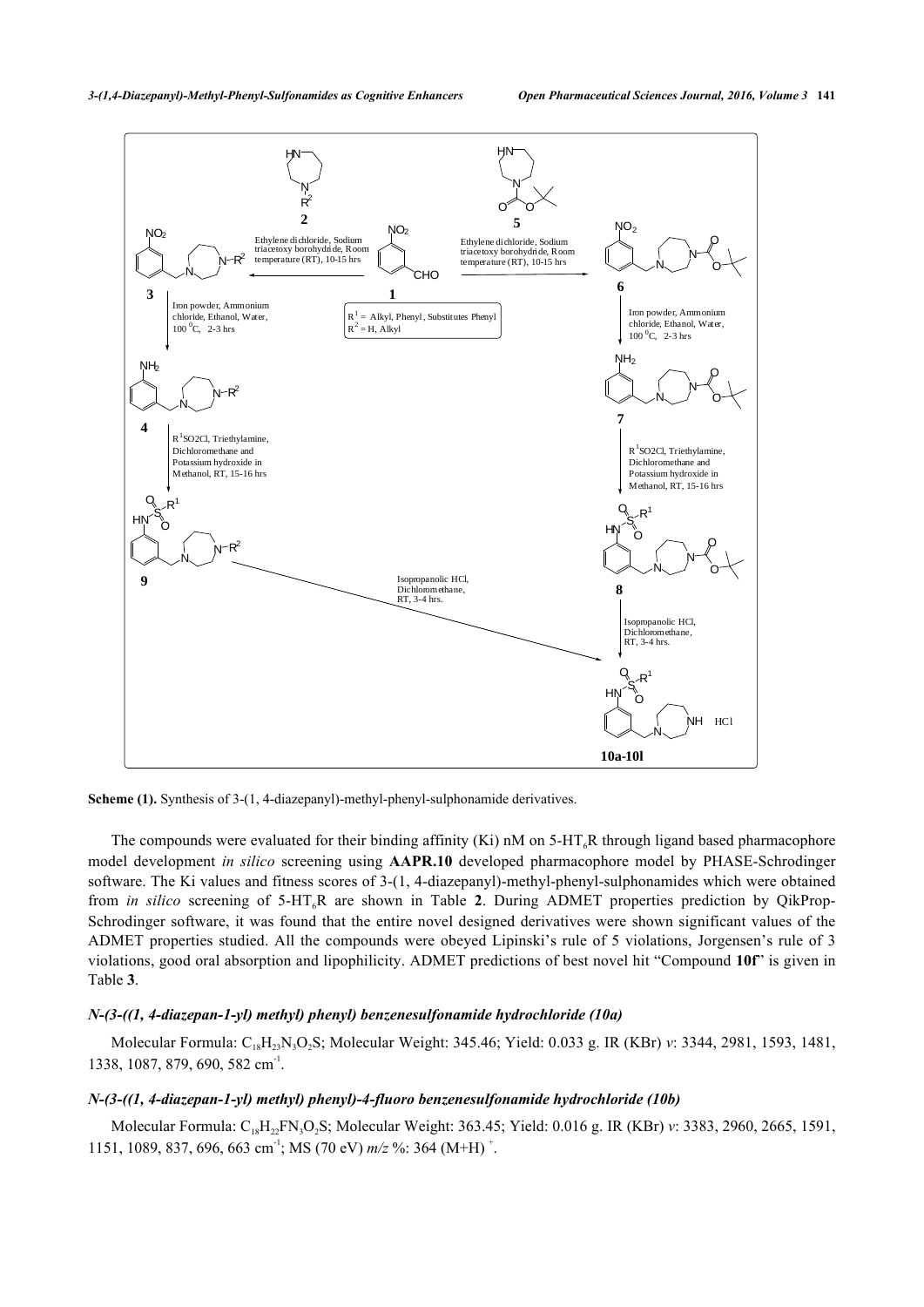## *N-(3-((1, 4-diazepan-1-yl) methyl) phenyl)-4-chloro benzenesulfonamide hydrochloride (10c)*

Molecular Formula: C<sub>18</sub>H<sub>22</sub>ClN<sub>3</sub>O<sub>2</sub>S; Molecular Weight: 379.90; Yield: 0.011 g. IR (KBr) *v*: 3398, 3294, 2985, 1600, 1346, 1157, 1091, 624, 543 cm<sup>-1</sup>.

#### *N-(3-((1, 4-diazepan-1-yl) methyl) phenyl)-4-methyl benzenesulfonamide hydrochloride (10d)*

Molecular Formula:  $C_{19}H_{25}N_3O_2S$ ; Molecular Weight: 359.49; Yield: 0.012 g.  ${}^{1}H$  NMR (DMSO-d<sub>6</sub>, 400 Mz)  $\delta$ : 2.26-2.39 (s, 3H), 3.23-3.42 (m, 11H), 3.49 (bs, 2H), 7.06-7.08 (d, 1H), 7.29-7.35 (m, 5H), 7.65-7.68 (m, 2H), 10.43 (s, 1H); IR (KBr) *v*: 3298, 3224, 2958, 1597, 1477, 1334, 1157, 1091, 894, 740 cm-1; MS (70 eV) *m/z* %: 360.1 (M+H) <sup>+</sup>

## *N-(3-((1, 4-diazepan-1-yl) methyl) phenyl)-4-methoxy benzenesulfonamide hydrochloride (10e)*

Molecular Formula:  $C_{19}H_{25}N_3O_3S$ ; Molecular Weight: 375.49; Yield: 0.052 g. <sup>1</sup>H NMR (DMSO-d<sub>6</sub>, 400 Mz) δ: 1.58-2.86 (m, 11H), 3.58 (bs, 2H), 4.20 (bs, 3H), 6.83-7.58 (m, 8H), 10.28 (s, 1H); IR (KBr) *v*: 3387, 2949, 2657, 2486, 1593, 1257, 1151, 1091, 802, 696, 665 cm<sup>-1</sup>; MS (70 eV)  $m/z$  %: 376.3 (M+H)<sup>+</sup>.

#### *N-(3-((1, 4-diazepan-1-yl) methyl) phenyl) ethane sulfonamide hydrochloride (10f)*

Molecular Formula: C14H23N3O2S; Molecular Weight: 297.42; Yield: 0.011 g. IR (KBr) *v*: 3396, 2960, 2654, 1593, 1454, 1328, 1139, 696 cm<sup>-1</sup>; MS (70 eV)  $m/z$  %: 298.1 (M+H)<sup>+</sup>.

## *N-(3-((1, 4-diazepan-1-yl) methyl) phenyl) propane-2-sulfonamide hydrochloride (10g)*

Molecular Formula: C15H25N3O2S; Molecular Weight: 311.44; Yield: 0.012 g. IR (KBr) *v*: 3398, 3066, 2972, 2474, 1593, 1415, 1134, 694, 794, 696 cm<sup>-1</sup>.

## *N-(3-((1, 4-diazepan-1-yl) methyl) phenyl) methane sulfonamide hydrochloride (10h)*

Molecular Formula: C13H21N3O2S; Molecular Weight: 283.39; Yield: 0.011 g. IR (KBr) *v*: 3394, 2962, 2659, 2360, 1593, 1327, 1311, 1145, 974, 773, 698 cm<sup>-1</sup>.

## *N-(3-((1, 4-diazepan-1-yl) methyl) phenyl)-4-bromo benzenesulfonamide hydrochloride (10i)*

Molecular Formula: C<sub>18</sub>H<sub>22</sub>BrN<sub>3</sub>O<sub>2</sub>S; Molecular Weight: 424.36; Yield: 0.023 g. IR (KBr) *v*: 3468, 3294, 2958, 1639, 1469, 1342, 1157, 894, 756 cm<sup>-1</sup>.

# *4-fluoro-N-(3-((4-methyl-1, 4-diazepan-1-yl) methyl) phenyl) benzenesulfonamide hydrochloride (10j)*

Molecular Formula: C19H24FN3O2S; Molecular Weight: 377.48; Yield: 0.005 g. IR (KBr) *v*: 3360, 2916, 2848, 1681, 1602, 1157, 1093, 1008, 800, 617 cm<sup>-1</sup>.

#### *4-chloro-N-(3-((4-methyl-1, 4-diazepan-1-yl) methyl) phenyl) benzenesulfonamide hydrochloride (10k)*

Molecular Formula: C19H24ClN3O2S; Molecular Weight: 393.93; Yield: 0.010 g. IR (KBr) *v*: 2924, 2854, 1732, 1456, 1259, 1161, 1082, 1012, 800, 761, 611 cm<sup>-1</sup>.

#### *4-methyl-N-(3-((4-methyl-1, 4-diazepan-1-yl) methyl) phenyl) benzenesulfonamide hydrochloride (10l)*

Molecular Formula:  $C_{20}H_{27}N_3O_2S$ ; Molecular Weight: 373.51; Yield: 0.012 g. <sup>1</sup>H NMR (DMSO-d<sub>6</sub>, 400 Mz) δ: 2.48 (m, 6H), 2.87 (m, 10H), 3.47 (m, 2H), 7.08-8.13 (m, 8H), 10.30 (m, 1H); IR (KBr) *v*: 3319, 2943, 2866, 2831, 1454, 1022, 752, 665 cm<sup>-1</sup>; MS (70 eV)  $m/z$  %: 374.2 (M+H)<sup>+</sup>.

## **Animals**

Albino Wistar mice weighing 20-30 gm body weight of male and female sex were procured from registered breeders Bharat Serum and Vaccines Ltd.Thane. The animals were maintained in hygienic conditions in our animal house in groups of 5-6 in clean plastic cages containing husk bedding. The animals were fed standard pellet food (Amrut brand pelleted standard feed manufactured by Nav Maharashtra Chakan Oils Ltd. Pune, Maharashtra) and water *ad libitum.* Constituents of feed pellet used: Crude proteins: 21.99%, Crude oils: 04.06%, Crude fibers: 03.22%, Ash: 07.22%, Sand silica: 01.32%. The animal house conditions maintained were: Temperature  $(22\pm 1)0C$ , Relative humidity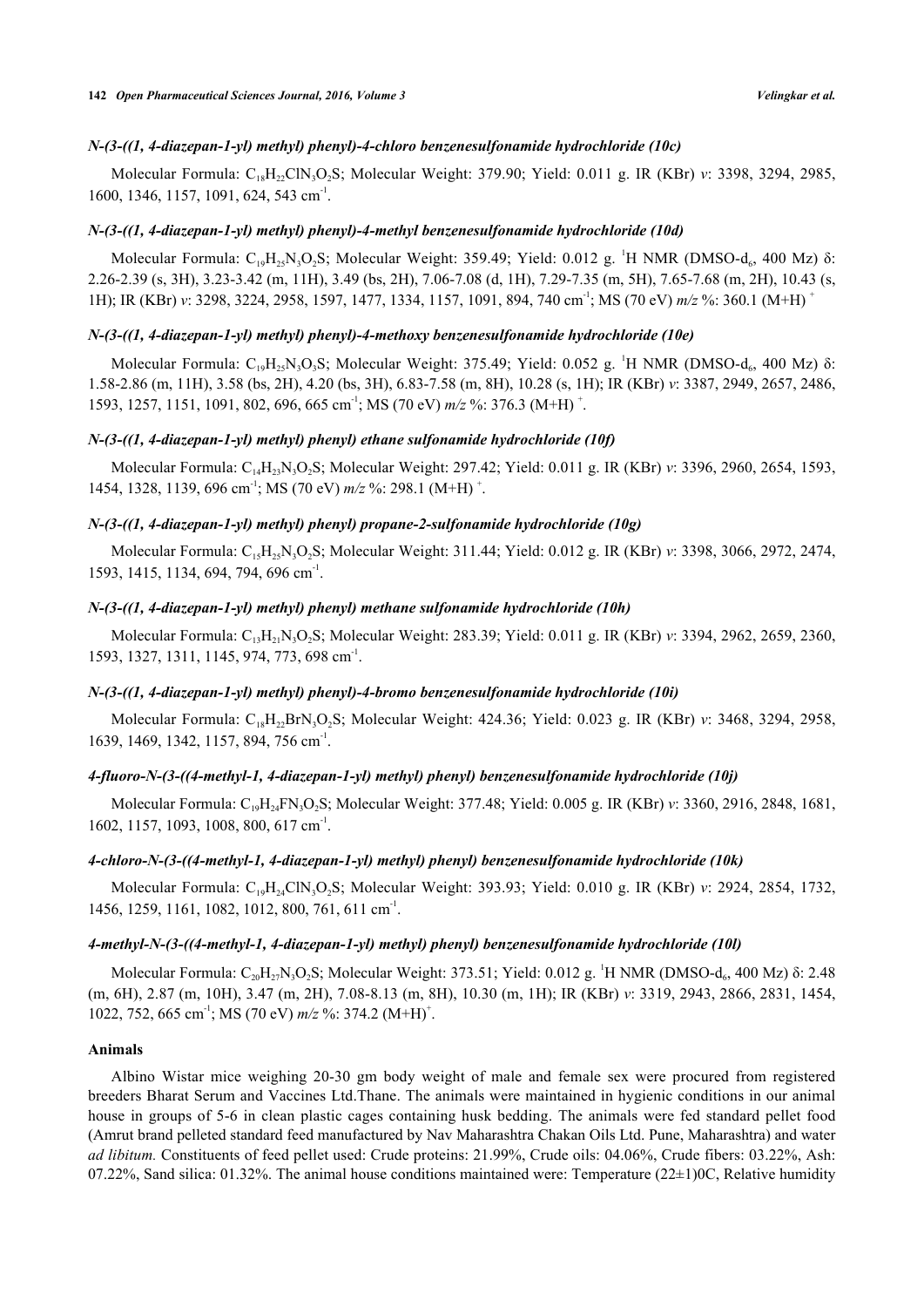$(65\pm10)$  % and 10 hr (light) and 14 hr (dark) cycle. The animals were allowed to acclimatize to our animal house conditions for 8-10 days period prior to the experiments. The institution's animal house was registered with Govt. of India with registration No. 25/1999/CPCSEA and was conformed to the Indian National Science Academy guidelines for the use and care of experimental animal research. All the experimental protocols involving animal studies were placed before the Institutional Animal Ethics Committee. The committee was granted approval after carefully reviewing the research project.

# **Preliminary** *In Vivo* **Toxicological Evaluation [[28\]](#page-10-1)**

2.0 gm test compound **10f** was dissolved in 10 ml distilled water to prepare test solution. The test solution was administered to 6 Albino mice (3 females + 3 males) weighing in the range of 20-25 gm, at a dose of 2000 mg/kg. The mice were critically observed for clinical signs, gross behavioral changes and mortality if any, following the administration of the test formulation at different time intervals like 30 min, 1 hr, 2 hrs, 4 hrs, 24 hrs, 48 hrs and 72 hrs up to a period of 14 days. The study was carried out according to OECD guidelines No. 423.

In acute toxicity study, oral administration of representative test compound **10f** at the dose up to 2000 mg/kg did not reveal any signs of toxicity, behavioural changes or mortality in male and female mice so those were found to be safe.

# *Elevated Plus Maze (EPM) In-Vivo Animal Model for Cognition in Alzheimer's Disease* **[[28,](#page-10-1) [29\]](#page-10-2)**

Albino Wistar mice were divided into 5 groups of 6 animals each *viz*:

- Group I: Control group (untreated)
- Group II: Toxicant group (Scopolamine  $0.4 \text{ mg/kg}, i.p.)$
- Group III: Standard treatment group (Piracetam 200 mg/kg, p.o. + Scopolamine)
- Group IV: Test compound **10f** treatment group (10 mg/kg, p.o. + Scopolamine)
- Group V: Test compound **10f** treatment group (30 mg/kg, p.o. + Scopolamine)

The elevated plus maze animal model was consisted of two open arms  $(25 \text{ cm} \times 5 \text{ cm})$  and two covered arms  $(25 \text{ cm} \times 5 \text{ cm})$  $cm \times 5$  cm $\times 14$  cm) extended from a central platform (5 cm $\times$ 5 cm) and the maze was elevated to a height of 25 cm from the floor. The standard and test samples were administered orally to the respective groups for 8 consecutive days, whereas toxicant scopolamine was administered 90 min after the administration of the last dose on  $8<sup>th</sup>$  day. The animals were exposed to the training session after 45 min of scopolamine administration. In training session each mouse was placed at the end of an open arm, facing away from central platform and time taken by the animal to move from open arm into one of the covered arms with all its four legs which was in terms of Transfer Latency (TL) for each animal. The mouse was allowed to explore the maze for another 2 min and then returned to its home cage. Retention of this learned-task was examined after 24 hr in terms of TL *i.e.* on the  $9<sup>th</sup>$  day and immediately animals in all groups were sacrificed using ether. The whole brain was removed aseptically and brain tissue homogenate was prepared in 0.1 M phosphate buffer solution (pH 7.4) which was further utilized for estimation of various biochemical parameters like acetyl cholinesterase (AChE).

It was used to evaluate learning and memory in mice. In groups treated with test compound **10f** (10 mg/kg and 30 mg/kg) significant decrease in transfer latency was observed as compared to toxicant group which are shown in Table **[4](#page-5-0)**.

Vehicle Vs Toxicant (EPM): F=2.031, p=0.2277 by One tailed ANOVA, p<0.0001 shown non significant result

Vehicle Vs Toxicant (PAP): F=4.242, p=0.0694 by One tailed ANOVA, p<0.0001 shown non significant result

Every group except vehicle control was treated with scopolamine

### *Passive Avoidance Paradigm In Vivo Animal Modelfor Cognition in Alzheimer's Disease* **[[29,](#page-10-2) [30\]](#page-10-3)**

Albino Wistar mice were divided into 6 groups of 6 animals each *viz*:

- Group I: Control group (untreated)
- Group II: Toxicant group (Scopolamine 0.4 mg/kg, i.p.)
- Group III: Standard treatment group (Piracetam 200 mg/kg, p.o. + Scopolamine)
- Group IV: Test compound **10f** treatment group (10 mg/kg, p.o. + Scopolamine)
- <span id="page-5-0"></span>Group V: Test compound **10f** treatment group (30 mg/kg, p.o. + Scopolamine)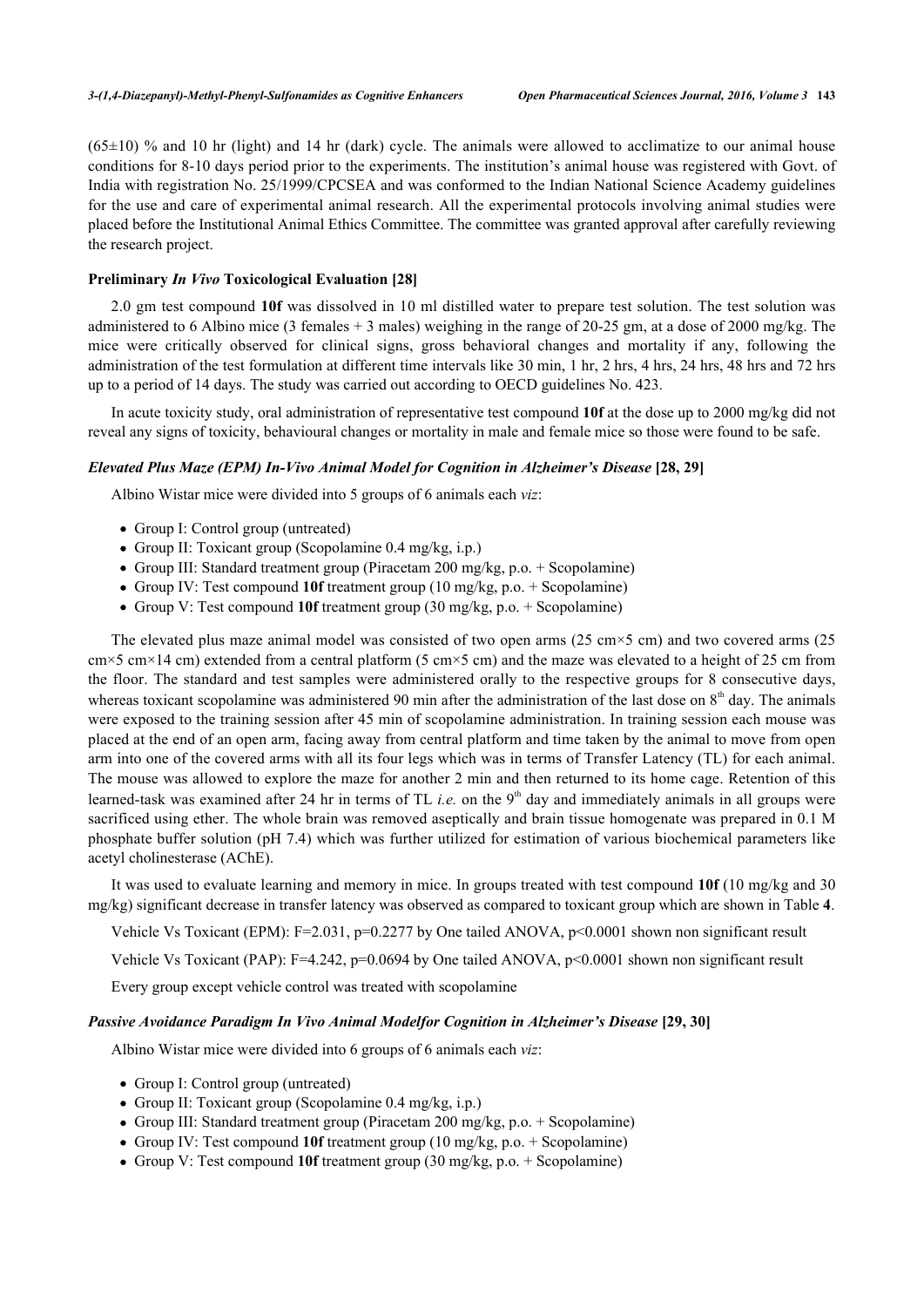| <b>Groups</b>                                                 | EPM (TL in seconds) $n=6$           | PAP (SDL in seconds) $n=6$ |
|---------------------------------------------------------------|-------------------------------------|----------------------------|
| Vehicle                                                       | $38\pm1.91$                         | $177\pm3.31$               |
| Toxicant (Scopolamine) 0.4 mg/kg                              | $58.16 \pm 1.34$                    | $146 \pm 6.831$            |
| Standard (Piracetam) $200 \text{ mg/kg} + \text{Scopolamine}$ | $38.66^{a.g} \pm 1.37$              | $201.16^{a,g} \pm 6.44$    |
| Test 10f 10 mg/kg + Scopolamine                               | 41.83 <sup>a,e,g,k</sup> $\pm$ 1.34 | $187.6667^{a,g}$ ± 12.93   |
| Test 10f $30mg/kg +$ Scopolamine                              | 41 $83^{a,e,g,k}$ ± 1 34            | $187^{a,g}$ ± 14.88        |

**Table 4. Effect of Test compounds on Transfer latency in Elevated plus maze and Step down latency in Passive avoidance paradigm models in mice.**

The values are expressed as mean  $\pm$  SD, where n=6  $\degree$  P<0.001, P<0.01, P <0.05 as compared to toxicant control ;  $\degree$  P<0.001,  $\degree$  P<0.01,  $\degree$  P<0.01, P <0.05 as compared to test A by using one way ANOVA followed by Turkey test. <sup>8</sup> P<0.001,<sup>h</sup> P<0.01,<sup>i</sup> P<0.05 as compared to toxicant control ; <sup>j</sup> P<0.001,<sup>h</sup>  $P \le 0.01$ ,  $P \le 0.05$  as compared to test A by using one way ANOVA followed by Boneferroni test.

Pole climbing chamber was used for passive avoidance response where pole was replaced by a wooden platform fixed on electric grid floor. Passive avoidance behavior based on negative reinforcement was used to examine the longterm memory. The apparatus was consisted of a box (27 cm×27 cm×27 cm) with three walls of plastic and front wall of plexiglass, featuring a grid floor (made up of 3 mm stainless steel rods set 8 mm apart), with a wooden platform (10  $cm \times 7$  cm $\times 1.7$  cm) in the center of the grid floor. Electric shock (6 mA) was delivered to the grid floor. The standard and test samples were administered orally to the respective groups for 8 consecutive days, whereas toxicant scopolamine hydrobromide was administered 90 min after the administration of the last dose on  $8<sup>th</sup>$  day. The animals were exposed to the training session after 45 min of scopolamine hydrobromide administration. Training (*i.e.* 8<sup>th</sup> day of drug treatment) was carried out in two similar sessions. Each mouse was gently placed on the wooden platform set in the center of the grid floor. When the mouse was stepped-down placing all its paws on the grid floor, shocks were delivered for 15 sec and the step-down latency (SDL) was recorded. SDL was defined as the time (in seconds) taken by the mouse to step down from the wooden platform to grid floor with its paws on the grid floor. Animals which were showing SDL in the range of 2-15 seconds during the first test were used for the second session and the retention test. The second session was carried out 90 min after the first test. During second session, if the animals were stepped down before 60 sec, electric shocks were delivered once again for 15 sec. During the second test, animals were removed from shock free zone, if they did not step down for a period of 60 sec and were subjected to retention test. Retention memory was tested after 24 hr (*i.e.* 9<sup>th</sup> day, 24 hr after last dose) in a similar manner, except that the electric shocks were not applied to the grid floor observing an upper cut-off time of 300 sec and immediately animals in all the groups were humanely sacrificed using ether.

It was used to evaluate long term memory in mice based on negative reinforcement. In groups treated with test compound **10f** (10 mg/kg and 30 mg/kg) significant increase in step down latency was observed as compared to toxicant group are shown in Table **[4](#page-5-0)**.

## *Acetylcholinesterase (AChE) In Vitro Assay for Cognition in Alzheimer's Disease* **[[29,](#page-10-2) [31\]](#page-10-4)**

A spectrophotometry method for determining acetyl cholinesterase activity of tissue extracts, homogenates and cell suspensions has been described. The principle of the method is the measurement of the rate of production of thiocholine from acetylthiocholine which is hydrolyzed in the presence of Acetyl cholinesterase (AChE). Further thiocholine react with 5, 5-dithiobis-2-nitrobenzoate ion (I) to produce the yellow anion of 5-thio-2-nitro-benzoic acid (II). The rate of formation of thiocholine from acetylthiocholine iodide in the presence of tissue cholinesterase was measured using spectrophotometer. It is based on coupling reactions:

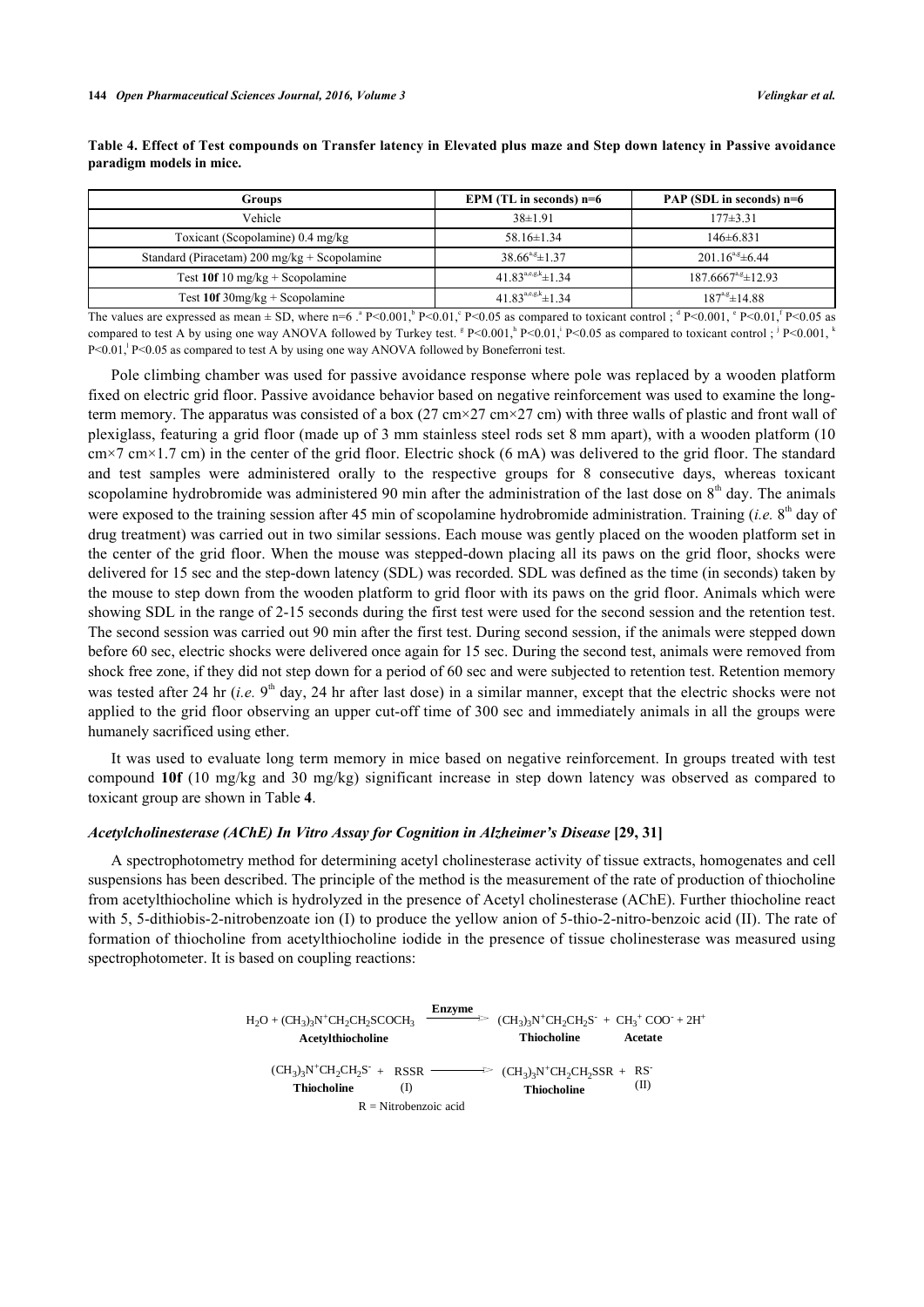# *Reagents*

- Substrate (Acetylthiocholine iodide 0.075 M): 21.67 mg Acetylthiocholine iodide was dissolved in 1 ml distilled water. This solution was used successfully for  $10-15$  days if it was refrigerated.
- Dithiobisnitrobenzoic acid (DTNB) 0.01M: 39.6 mg DTNB and 15 mg NaHCO<sub>3</sub> were dissolved in 10 ml 0.1 M phosphate buffer (pH 7.4).

# *Procedure*

- 0.4 ml of tissue homogenate was added to a cuvette containing 2.6 ml of phosphate buffer (pH 7.4, 0.1 M).
- Then DTNB reagent (100  $\mu$ 1) was added to the cuvette. The absorbance was measured at 412 nm; when this had stopped increasing, the photometer slit was opened so that the absorbance was set to zero, then acetylthiocholine (20 μ1) was added. Changes in absorbance were recorded and the change in absorbance every minute for a period of 3 min was calculated.
- The rates of enzyme activity were calculated as follows:

$$
R = \frac{\triangle A}{1.36 (10^4)} \times \frac{1}{(400/3120) C_0} = 5.74 (10^4) \frac{\triangle A}{C_0}
$$

Where,

 $R =$ Rate in moles substrate hydrolyzed per min per g of tissue

 $\Delta A$  = Change in absorbance per min

 $C_0$  = Original concentration of tissue (mg/ml)

#### **Statistical Analysis**

The results of nootropic activity were expressed as mean  $\pm$  SEM from 6 animals in each group. Results were statistically analyzed using one-way ANOVA following Turkey and Boferroni pos-hoc test; P<0.05 was considered significant. Graph Pad InStat version 4.00 of Graph Pad Software Inc. San Diego, USA was the software used for statistical analysis.

AChE enzyme inhibition would be potential target for prevention and treatment of cognition disorders. Test compound **10f** treatment inhibited AChE activity in the brain significantly when compared to toxicant control. The effects of test compound on AChE inhibition were comparable to standard Piracetam treatment suggesting the anticholinesterase inhibitory activity of test compounds which might be the probable mechanism for its memory enhancing activity which are shown in Table **[5](#page-7-0)**.

<span id="page-7-0"></span>

|                 |  |  | Table 5. Effect of Test compound on Acetyl cholinesterase level in Elevated plus maze and Passive avoidance paradigm |  |  |  |  |
|-----------------|--|--|----------------------------------------------------------------------------------------------------------------------|--|--|--|--|
| models in mice. |  |  |                                                                                                                      |  |  |  |  |

| Groups                                                        | EPM(AchE in nmole/min/g tissue) $n=3$ | PAP (AchE in nmole/min/g tissue) $n=3$ |  |  |
|---------------------------------------------------------------|---------------------------------------|----------------------------------------|--|--|
| Vehicle                                                       | $207.98 \pm 4.58$                     | $212.5333 \pm 3.29$                    |  |  |
| Toxicant (Scopolamine) 0.4 mg/kg                              | $365.65 \pm 9.26$                     | $367.13 \pm 11.62$                     |  |  |
| Standard (Piracetam) $200 \text{ mg/kg} + \text{Scopolamine}$ | $199.08^{a,g}$ ±9.77                  | $196.98^{\text{a.g}}\pm 6.61$          |  |  |
| Test 10f 10 mg/kg + Scopolamine                               | $223.34^{a,g}$ ± 14.17                | $217.79^{a,g}$ ± 4.50                  |  |  |
| Test 10f $30mg/kg +$ Scopolamine                              | $223.52^{a,g} \pm 9.92$               | $221.91^{a,g}$ ± 14.44                 |  |  |

The values are expressed as mean  $\pm$  SD, where n=6  $\degree$  P<0.001, P<0.01, P<0.05 as compared to toxicant control ;  $\degree$  P<0.001,  $\degree$  P<0.01,  $\degree$  P<0.01, P<0.05 as compared to test A by using one way ANOVA followed by Turkey test.  $P < 0.001$ ,  $P < 0.01$ ,  $P < 0.05$  as compared to toxicant control ;  $P < 0.001$ ,  $P < 0.001$ ,  $P \le 0.01$ ,  $P \le 0.05$  as compared to test A by using one way ANOVA followed by Boneferroni test.

Vehicle Vs Toxicant (EPM): F=2.179, p=0.2689 by One tailed ANOVA, p<0.0001 shown non significant result Vehicle Vs Toxicant (PAP): F=12.466, p=0.0743 by One tailed ANOVA, p<0.0001 shown non significant result Every group except vehicle control was treated with scopolamine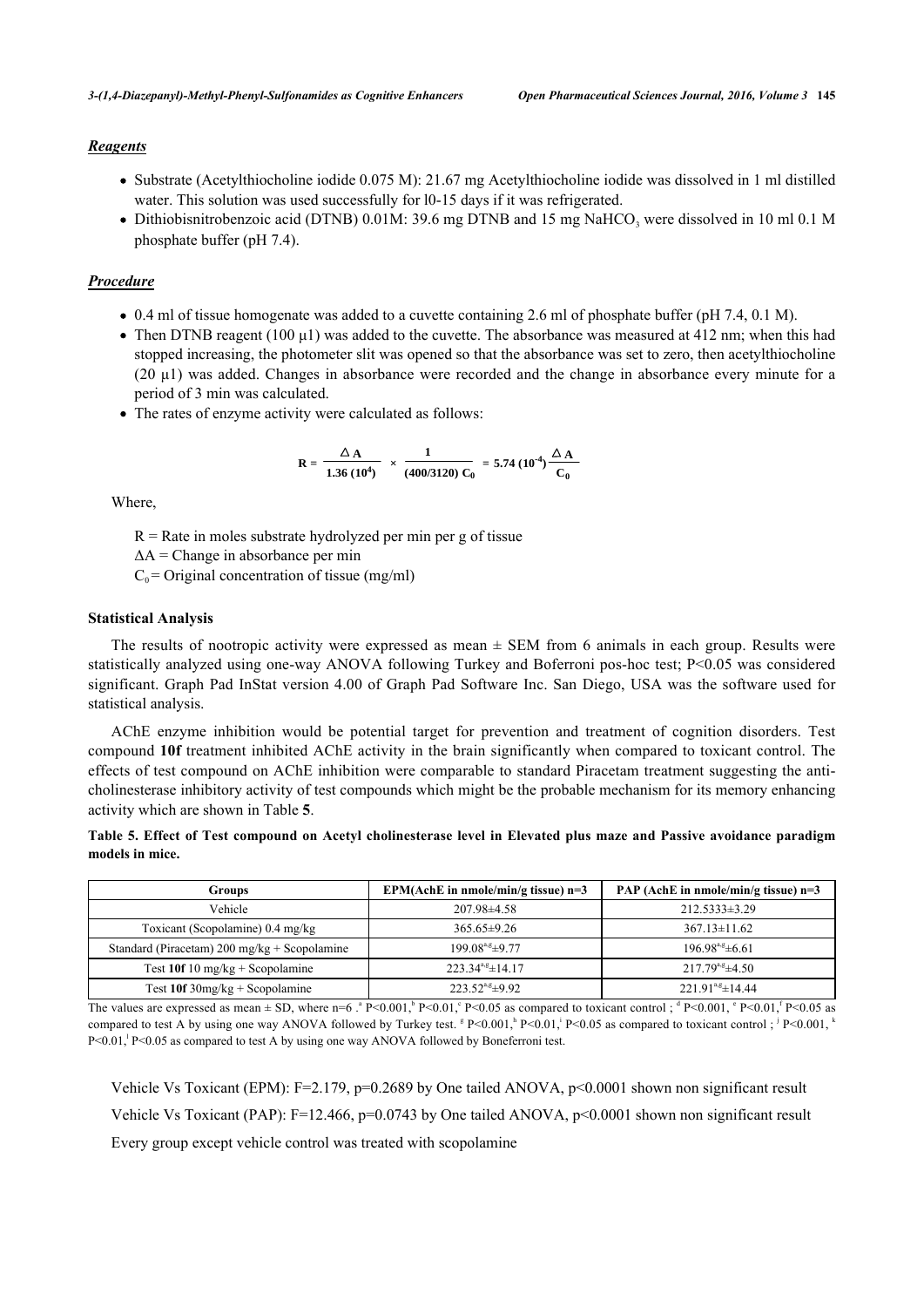## **STRUCTURE-ACTIVITY RELATIONSHIP**

To explore SAR, various substitutions were tried on  $R_1$  like alkyl, aryl, arylalkoxy, arylalkyl and aryl halo. All these substitutions were given potent binding affinities (Ki in nM).There was an increase in potency when introduced ethyl group instead of phenyl group at **R<sup>1</sup>** (**10f**, Ki = 7.11 nM; **10a**, Ki = 18.85 nM). N-alkylation on ring **A** was tolerated and maintained the binding affinity (10b, Ki = 20.34 nM; 10j, Ki = 24.73 nM). However, moving from on ring A without N-alkylation to methyl generally were reduced affinity (**10d**, Ki = 10.00 nM; **10l**, Ki = 17.65 nM). In **R<sup>1</sup>** , ethyl, isopropyl and tolyl groups were among the most tolerated groups  $(10f, Ki = 7.11 nM; 10g, Ki = 8.71 nM$  and  $10d, Ki =$ 10.00 nM). Obviously the substitution pattern on  $\mathbf{R}_1$  compared to ring  $\mathbf{A}$  was playing a role in the affinity potency of the compound. Variation of alkyl chain on **R<sup>2</sup>** was not shown any significant change on binding affinity.

## **SUMMARY AND CONCLUSION**

Novel, potent and safe 3-(1, 4-diazepanyl)-methyl-phenyl-sulphonamides as  $5-HT<sub>6</sub>$  receptor antagonists were designed using PHASE-ligand based drug designing approach and their binding affinities were evaluated, ADMET profiling by *in silico* screening. An efficient synthesis of these derivatives was carried out in good yields. Cognitive enhancing activity in Alzheimer's disease and toxicity were evaluated *by in vitro* assay and *in vivo* animal models of screening.

It was confirmed earlier hypothesis about the importance of terminal nitrogen for binding to  $5-HT<sub>6</sub>R$ . In groups treated with test compound **10f**, transfer latency in EPM model was found to be significantly decreased as well as in Passive avoidance paradigm model, step down latency was found to be significantly increased as compared to groups treated with Scopolamine, which was indicated that the memory of learned task was retained in group treated with test compound **10f** at 10 mg/kg and 30 mg/kg. Thus, our test compounds have an ability to prevent loss of memory. These results were further verified by evaluating effect of test compound on levels of acetylcholine in terms of cholinesterase activity where it was found to be decreased as compared to Scopolamine treated group. All these results were indicated that the observed memory retention effect in groups treated with our test compound probably were prevented metabolism of acetylcholine by inhibiting acetyl cholinesterase enzyme. Hence restoration of acetylcholine level in brain was led to retrivation of memory of learned task as observed in EPM and PAP test. Experimental results of synthesized derivatives were shown comparable activity to the earlier reported derivatives in literature on  $5-HT_6R$ therapeutic area. Future advanced pre-clinical development through SAR modifications to improve the overall pharmacokinetic parameters will be the future scope of the work.

# **CONFLICT OF INTEREST**

The authors confirm that this article content has no conflict of interest.

#### **ACKNOWLEDGEMENTS**

The authors are indebted to Department of Biotechnology (DBT), New Delhi, India, for financial support and grateful to Prin. K. M. Kundanani College of Pharmacy, Cuffe Parade, Mumbai for providing splendid infrastructural facilities.

#### **REFERENCES**

- <span id="page-8-0"></span>[1] Hoyer D, Clarke DE, Fozard JR, *et al.* International Union of Pharmacology classification of receptors for 5-hydroxytryptamine (Serotonin). Pharmacol Rev 1994; 46(2): 157-203. [PMID: [7938165\]](http://www.ncbi.nlm.nih.gov/pubmed/7938165)
- <span id="page-8-1"></span>[2] Glennon RA. Higher-end serotonin receptors: 5-HT(5), 5-HT(6), and 5-HT(7). J Med Chem 2003; 46(14): 2795-812. [\[http://dx.doi.org/10.1021/jm030030n](http://dx.doi.org/10.1021/jm030030n)] [PMID: [12825922\]](http://www.ncbi.nlm.nih.gov/pubmed/12825922)
- <span id="page-8-2"></span>[3] Sebben M, Ansanay H, Bockaert J, Dumuis A. 5-HT<sub>6</sub> receptors positively coupled to adenylyl cyclase in striatal neurones in culture. Neuroreport 1994; 5(18): 2553-7. [\[http://dx.doi.org/10.1097/00001756-199412000-00037](http://dx.doi.org/10.1097/00001756-199412000-00037)] [PMID: [7696602\]](http://www.ncbi.nlm.nih.gov/pubmed/7696602)
- [4] Holenz J, Pauwels PJ, Díaz JL, Mercè R, Codony X, Buschmann H. Medicinal chemistry strategies to 5-HT(6) receptor ligands as potential cognitive enhancers and antiobesity agents. Drug Discov Today 2006; 11(7-8): 283-99. [\[http://dx.doi.org/10.1016/j.drudis.2006.02.004](http://dx.doi.org/10.1016/j.drudis.2006.02.004)] [PMID: [16580970\]](http://www.ncbi.nlm.nih.gov/pubmed/16580970)
- [5] Davies S, Silvestre J, Guitart X. Drug discovery targets:  $5-HT_6$  receptor. Drugs Future 2005; 30(5): 479-95. [\[http://dx.doi.org/10.1358/dof.2005.030.05.907630](http://dx.doi.org/10.1358/dof.2005.030.05.907630)]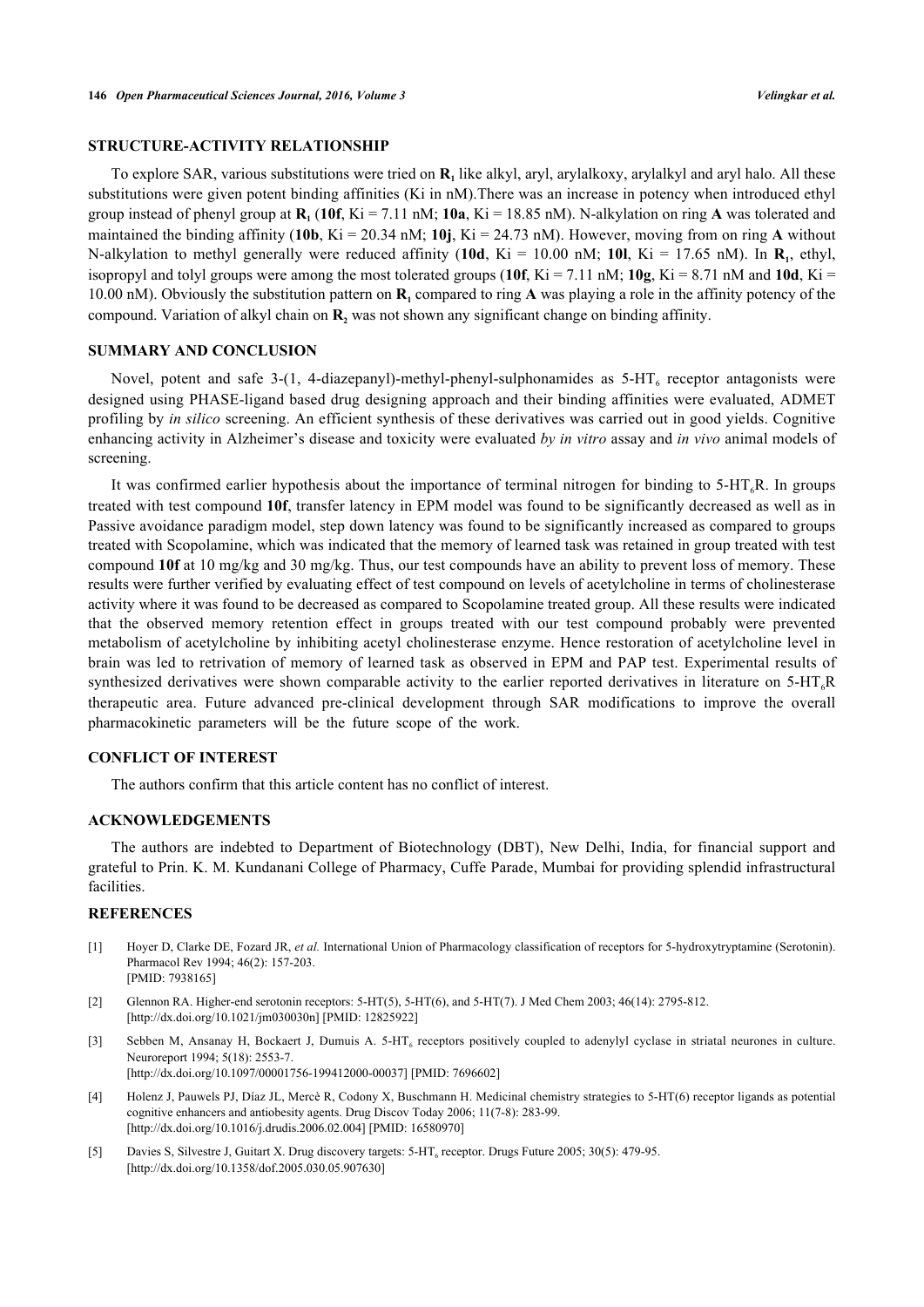- [6] Fisas A, Codony X, Romero G, et al. Chronic 5-HT<sub>6</sub> receptor modulation by E-6837 induces hypophagia and sustained weight loss in dietinduced obese rats. Br J Pharmacol 2006; 148(7): 973-83. [\[http://dx.doi.org/10.1038/sj.bjp.0706807](http://dx.doi.org/10.1038/sj.bjp.0706807)] [PMID: [16783408\]](http://www.ncbi.nlm.nih.gov/pubmed/16783408)
- [7] Roth BL, Craigo SC, Choudhary MS, *et al.* Binding of typical and atypical antipsychotic agents to 5-hydroxytryptamine-6 and 5 hydroxytryptamine-7 receptors. J Pharmacol Exp Ther 1994; 268(3): 1403-10. [PMID: [7908055\]](http://www.ncbi.nlm.nih.gov/pubmed/7908055)
- [8] Geldenhuys WJ, Van der Schyf CJ. Serotonin 5-HT<sub>6</sub> receptor antagonists for the treatment of Alzheimer's disease. Curr Top Med Chem 2008; 8(12): 1035-48.

[\[http://dx.doi.org/10.2174/156802608785161420\]](http://dx.doi.org/10.2174/156802608785161420) [PMID: [18691131](http://www.ncbi.nlm.nih.gov/pubmed/18691131)]

- [9] Reavill C, Rogers DC. The therapeutic potential of 5-HT6 receptor antagonists. Curr Opin Investig Drugs 2001; 2(1): 104-9. [PMID: [11527001\]](http://www.ncbi.nlm.nih.gov/pubmed/11527001)
- [10] Johnson CN, Ahmed M, Miller ND. 5-HT<sub>6</sub> receptor antagonists: prospects for the treatment of cognitive disorders including dementia. Curr Opin Drug Discov Devel 2008; 11(5): 642-54. [PMID: [18729016\]](http://www.ncbi.nlm.nih.gov/pubmed/18729016)
- [11] Geldenhuys WJ, Van der Schyf CJ. The serotonin 5-HT<sub>6</sub> receptor: a viable drug target for treating cognitive deficits in Alzheimer's disease. Expert Rev Neurother 2009; 9(7): 1073-85. [\[http://dx.doi.org/10.1586/ern.09.51](http://dx.doi.org/10.1586/ern.09.51)] [PMID: [19589055\]](http://www.ncbi.nlm.nih.gov/pubmed/19589055)
- [12] Witty D, Ahmed M, Chuang TT. Advances in the design of 5-HT<sub>6</sub> receptor ligands with therapeutic potential. Prog Med Chem 2009; 48: 163-224. [\[http://dx.doi.org/10.1016/S0079-6468\(09\)04805-X\]](http://dx.doi.org/10.1016/S0079-6468(09)04805-X) [PMID: [21544960](http://www.ncbi.nlm.nih.gov/pubmed/21544960)]
- [13] King MV, Sleight AJ, Woolley ML, Topham IA, Marsden CA, Fone KC. 5-HT<sub>6</sub> receptor antagonists reverse delay-dependent deficits in novel object discrimination by enhancing consolidation--an effect sensitive to NMDA receptor antagonism. Neuropharmacology 2004; 47(2): 195-204.

[\[http://dx.doi.org/10.1016/j.neuropharm.2004.03.012\]](http://dx.doi.org/10.1016/j.neuropharm.2004.03.012) [PMID: [15223298](http://www.ncbi.nlm.nih.gov/pubmed/15223298)]

- <span id="page-9-0"></span>[14] Woolley ML, Marsden CA, Sleight AJ, Fone KC. Reversal of a cholinergic-induced deficit in a rodent model of recognition memory by the selective 5-HT<sub>6</sub> receptor antagonist, Ro 04-6790. Psychopharmacology (Berl) 2003; 170(4): 358-67. [\[http://dx.doi.org/10.1007/s00213-003-1552-5\]](http://dx.doi.org/10.1007/s00213-003-1552-5) [PMID: [13680084](http://www.ncbi.nlm.nih.gov/pubmed/13680084)]
- <span id="page-9-1"></span>[15] Lindner MD, Hodges DB Jr, Hogan JB, et al. An assessment of the effects of serotonin 6 (5-HT<sub>6</sub>) receptor antagonists in rodent models of learning. J Pharmacol Exp Ther 2003; 307(2): 682-91. [\[http://dx.doi.org/10.1124/jpet.103.056002\]](http://dx.doi.org/10.1124/jpet.103.056002) [PMID: [12975483](http://www.ncbi.nlm.nih.gov/pubmed/12975483)]
- [16] Slassi A, Isaac M. Recent progress in 5-HT<sub>6</sub> receptor antagonists for the treatment of CNS diseases. Expert Opin Ther Pat 2002; 12: 513-27. [\[http://dx.doi.org/10.1517/13543776.12.4.513\]](http://dx.doi.org/10.1517/13543776.12.4.513)
- [17] Russell MG, Dias R. Memories are made of this (perhaps): a review of serotonin 5-HT(6) receptor ligands and their biological functions. Curr Top Med Chem 2002; 2(6): 643-54. [\[http://dx.doi.org/10.2174/1568026023393877\]](http://dx.doi.org/10.2174/1568026023393877) [PMID: [12052198](http://www.ncbi.nlm.nih.gov/pubmed/12052198)]
- <span id="page-9-2"></span>[18] Wesołowska A. In the search for selective ligands of  $5-HT_5$ ,  $5-HT_6$  and  $5-HT_7$  serotonin receptors. Pol J Pharmacol 2002; 54(4): 327-41. [PMID: [12523486\]](http://www.ncbi.nlm.nih.gov/pubmed/12523486)
- <span id="page-9-3"></span>[19] Robichaud A. MEDI-34; 239<sup>th</sup> ACS National Meeting and Exposition 2010 March 21-25; San Francisco, CA.
- [20] Heal DJ, Smith SL, Fisas A, Codony X, Buschmann H. Selective 5-HT<sub>6</sub> receptor ligands: progress in the development of a novel pharmacological approach to the treatment of obesity and related metabolic disorders. Pharmacol Ther 2008; 117(2): 207-31. [\[http://dx.doi.org/10.1016/j.pharmthera.2007.08.006](http://dx.doi.org/10.1016/j.pharmthera.2007.08.006)] [PMID: [18068807](http://www.ncbi.nlm.nih.gov/pubmed/18068807)]
- [21] Liu K, Robicchaud A. 5-HT<sub>6</sub> antagonists as potential treatment for cognitive dysfunction. J Drug Dev Res 2009; 70: 145-68. [\[http://dx.doi.org/10.1002/ddr.20293](http://dx.doi.org/10.1002/ddr.20293)]
- [22] Rossé G, Schaffhauser H. 5-HT<sub>6</sub> receptor antagonists as potential therapeutics for cognitive impairment. Curr Top Med Chem 2010; 10(2): 207-21.
	- [\[http://dx.doi.org/10.2174/156802610790411036\]](http://dx.doi.org/10.2174/156802610790411036) [PMID: [20166958](http://www.ncbi.nlm.nih.gov/pubmed/20166958)]
- <span id="page-9-4"></span>[23] Nirogi RV, Daulatabad AV, Parandhama G, *et al.* Synthesis and pharmacological evaluation of aryl aminosulfonamide derivatives as potent  $5-\text{HT}$ <sub>(s</sub>) receptor antagonists. Bioorg Med Chem Lett 2010; 20(15): 4440-3. [\[http://dx.doi.org/10.1016/j.bmcl.2010.06.060](http://dx.doi.org/10.1016/j.bmcl.2010.06.060)] [PMID: [20594839\]](http://www.ncbi.nlm.nih.gov/pubmed/20594839)
- <span id="page-9-5"></span>[24] Liu KG, Robichaud AJ. 5-HT<sub>6</sub> medicinal chemistry. Int Rev Neurobiol 2010; 94: 1-34. [\[http://dx.doi.org/10.1016/B978-0-12-384976-2.00001-0](http://dx.doi.org/10.1016/B978-0-12-384976-2.00001-0)] [PMID: [21081200](http://www.ncbi.nlm.nih.gov/pubmed/21081200)]
- <span id="page-9-6"></span>[25] Velingkar V, Chindhe A. Ligand based pharmacophore generation and 3D-QSAR study of serotonin ligands using PHASE. J Comput MethMol Design 2014; 4(3): 1-9.
- [26] Rani V, Ravindranath L. Synthesis, characterization and antimicrobial evaluation of novel mannich bases containing pyrazole-5-one phosphonates. OPSJ 2016; 3: 49-55.